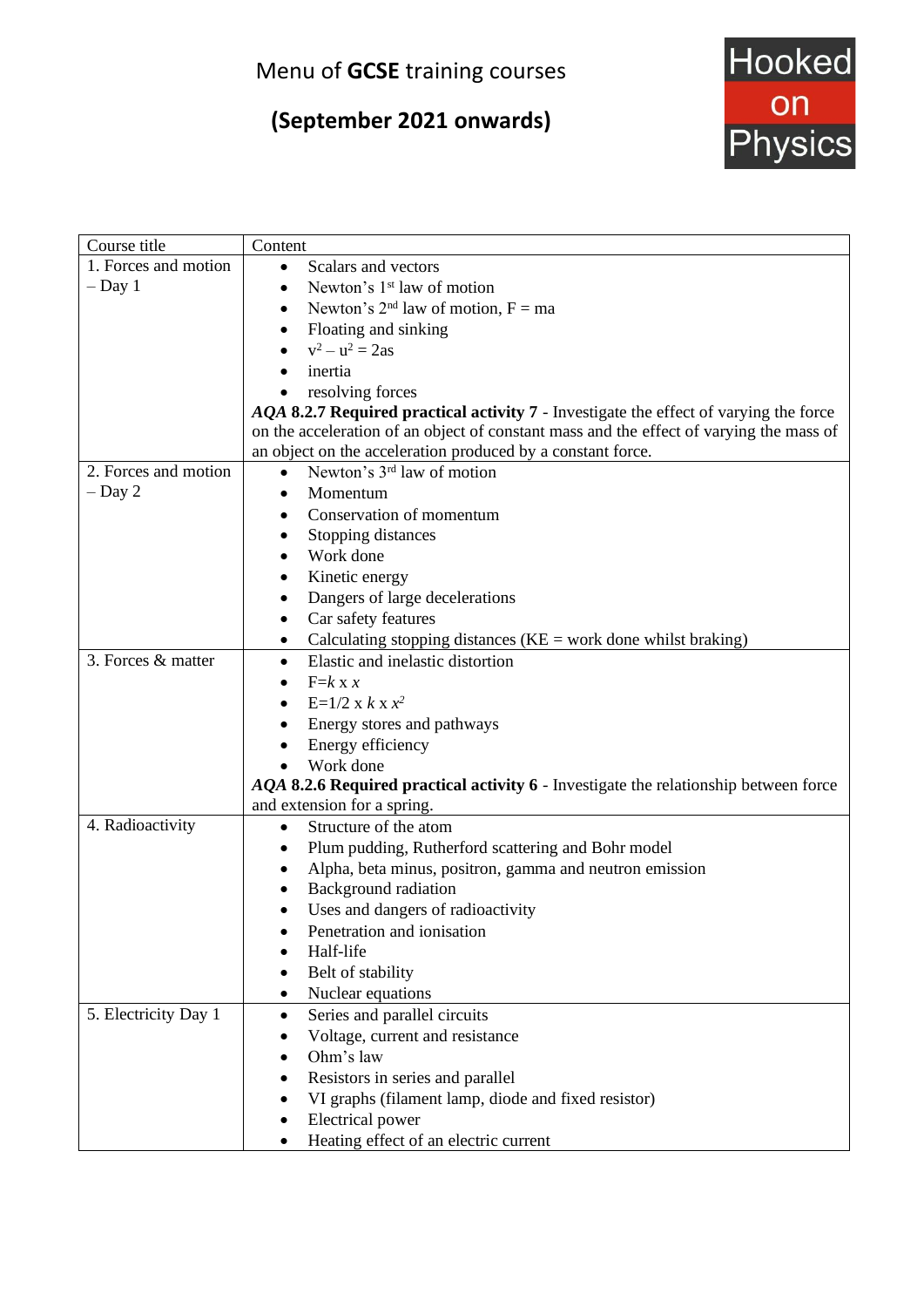## Menu of **GCSE** training courses

# **(September 2021 onwards)**



|                      | AQA 8.2.3 Required practical activity 3 - Use circuit diagrams to set up and check       |
|----------------------|------------------------------------------------------------------------------------------|
|                      | appropriate circuits to investigate the factors affecting the resistance of electrical   |
|                      | circuits. This should include:                                                           |
|                      | the length of a wire at constant temperature<br>$\bullet$                                |
|                      | AQA 8.2.4 Required practical activity 4 - Use circuit diagrams to construct              |
|                      | appropriate circuits to investigate the I-V characteristics of a variety of circuit      |
|                      | elements including a filament lamp and a resistor at constant temp.                      |
| 6. Electricity Day 2 | Making sense of electricity equations<br>$\bullet$                                       |
|                      | <b>Diodes</b><br>$\bullet$                                                               |
|                      | Thermistors<br>$\bullet$                                                                 |
|                      | Light dependent resistors                                                                |
|                      | Sensor circuits and potential dividers                                                   |
|                      | AQA 8.2.3 Required practical activity 3 - Use circuit diagrams to set up and check       |
|                      | appropriate circuits to investigate the factors affecting the resistance of electrical   |
|                      | circuits. This should include:                                                           |
|                      | combinations of resistors in series and parallel                                         |
|                      | AQA 8.2.4 Required practical activity 4 - Use circuit diagrams to construct              |
|                      | appropriate circuits to investigate the I-V characteristics of a variety of circuit      |
|                      | elements including a diode.                                                              |
| 7. Magnetism &       | Magnetic fields<br>٠                                                                     |
| electromagnetism     | Magnetic field created by a current in a long straight conductor                         |
| Day 1                | Magnetic field around a solenoid<br>٠                                                    |
|                      | A current carrying conductor placed near a magnet experiences a force<br>٠               |
|                      | Fleming's left-hand rule<br>$\bullet$                                                    |
|                      | $F = BIL$<br>$\bullet$                                                                   |
| 8. Magnetism &       | Force on a conductor in a magnetic field causes rotation in electric motors<br>$\bullet$ |
| electromagnetism     | Electromagnetic induction<br>٠                                                           |
| Day 2                | Lenz's law<br>$\bullet$                                                                  |
|                      | How electromagnetic induction is used in alternators to generate a.c. and in<br>٠        |
|                      | dynamos to generate d.c.                                                                 |
|                      | How a loudspeaker works<br>$\bullet$                                                     |
|                      | How a microphone works<br>٠                                                              |
|                      | Transformers                                                                             |
| 9. Waves Day 1 -     | Law of reflection<br>$\bullet$                                                           |
| (light and lenses)   | Refraction                                                                               |
|                      | Effects of differences in velocities of electromagnetic waves in different               |
|                      | substances                                                                               |
|                      | Total internal reflection (TIR) and critical angle<br>٠                                  |
|                      | Specular and diffuse reflection<br>$\bullet$                                             |
|                      | Power of a lens                                                                          |
|                      | Converging and diverging lenses                                                          |
|                      | Real and virtual images                                                                  |
|                      | AQA 8.2.9 Required practical activity 9 (physics only)- Investigate the                  |
|                      | reflection of light by different types of surface and the refraction of light by         |
|                      | different substances.                                                                    |